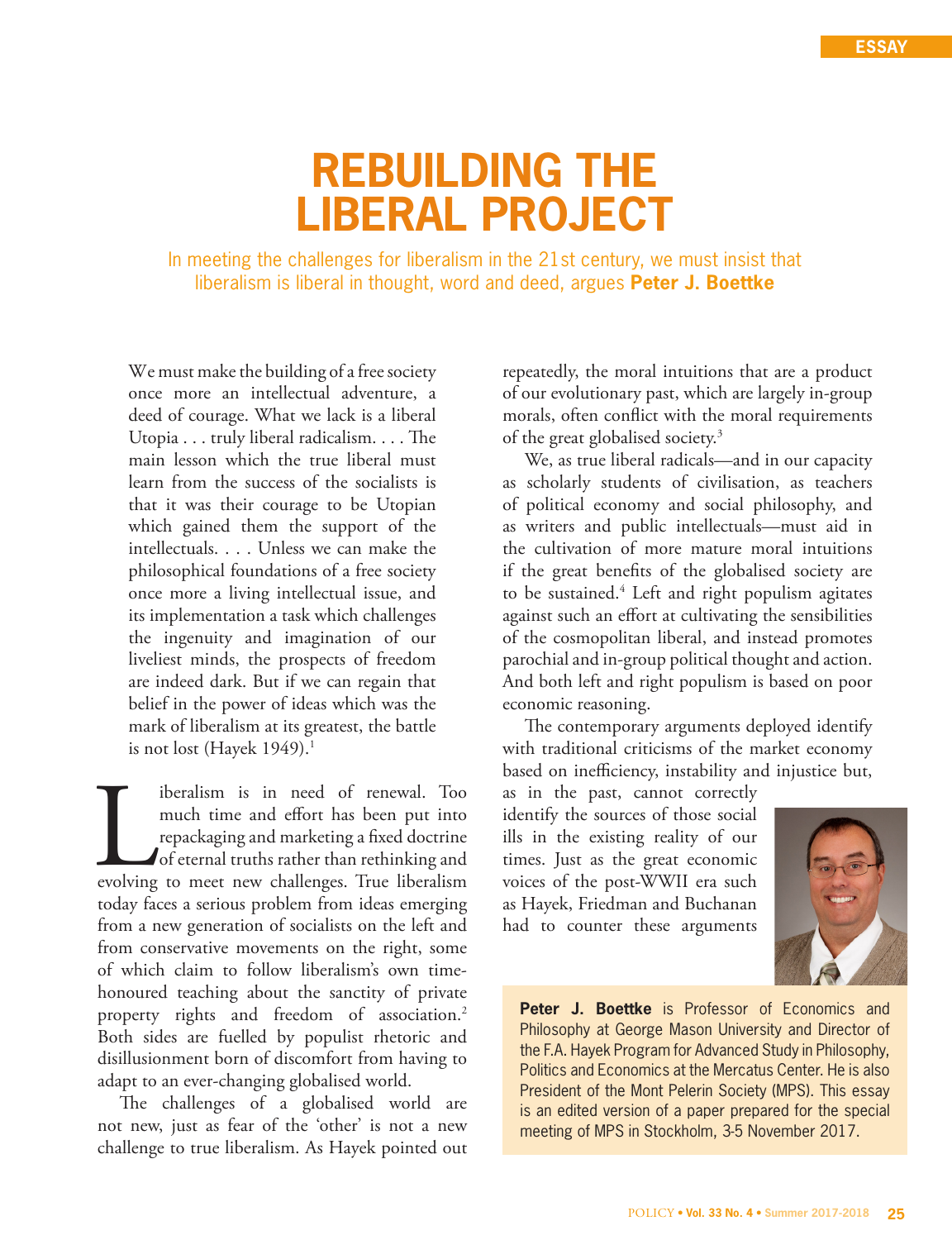with careful research and effective prose, so too must the current generation of true liberals if there is to be scientific progress, scholarly wisdom and practical sanity in addressing the social ills of our times.

#### **The populist threat to a free and peaceful society**

In the US and the UK, the populist threat can be seen on both the left and the right as evident in the rhetoric of Bernie Sanders and Jeremy Corbyn, respectively, and the populist electoral events of 2016 in the victory of Donald Trump in the US Presidential race as well as the Brexit vote in the UK.

Being anti-establishment should never be enough to bring intellectual joy to a true liberal.<sup>5</sup> The progressive elite establishment in Western democracies has indeed, as Hayek said in his Nobel Prize address, 'made a mess of things' with economic policy, and with legislation that has undermined the rule of law.6 True liberals must be vociferous critics of the intellectual errors committed by the progressive elite, and the empirical consequences that such errors have brought in their wake.

## Being anti-establishment should never be enough to bring intellectual joy to a true liberal.

True liberal radicalism has always pulled on the nostril hairs of the pretentious and arrogant in positions of power who thought they could choose better for others than they could for themselves. Adam Smith, for example, warned that:

The statesman, who should attempt to direct private people in what manner they ought to employ their capitals, would not only load himself with a most unnecessary attention, but assume an authority which could safely be trusted, not only to no single person, but to no council or senate whatever, and which would no-where be so dangerous as in the hands of a man who had folly and presumption enough to fancy himself fit to exercise it.<sup>7</sup>

In this century, Ludwig von Mises was quick to remind his audience that: 'It is impossible to understand the history of economic thought if one does not pay attention to the fact that economics as such is a challenge to the conceit of those in power.'8 And, of course, Hayek diagnosed the consequences of *The Fatal Conceit*. 9

True liberalism is a subtle and nuanced expert critique of the rule by experts. It uses reason, as Hayek put it, to whittle down the claims of Reason. If liberalism is not successful in this effort to expose the pretence of knowledge, then those experts risk becoming tyrants over their fellows and destroyers of civilisation.<sup>10</sup>

The populist critique of the establishment elite is not what constitutes the threat to a free society. It is the specifics of the populist program of inwardlooking policies—of economic nationalism—that seek to erect barriers to trade, association, productive specialisation, and peaceful social cooperation among dispersed and diverse individuals scattered near and far.

The true liberal mindset, on the other hand, is one of cultivating and unleashing the creative powers of the free civilisation. It celebrates human diversity in skills, talents, attitudes and beliefs, and seeks to learn constantly from this smorgasbord of human delights in all things large and small, from different recipes to fine arts to fundamental beliefs and attitudes about the most sacred.<sup>11</sup>

Liberalism is in theory and practice about emancipating individuals from the bonds of oppression. In doing so, it gives individuals the right to say NO.12 But while saying NO is critical to being able to break relationships of dominion, the positive program for liberalism is in creating greater scope for mutually beneficial relationships and thus opening the possibility for free and willing YESs in all acted-upon social engagements.

Economic liberalism was an argument grounded in the mutual gains from association that could be realised with individuals of great social distance from each other, and in fact benefiting from cooperation with strangers as well as friends, and furthermore, expanding the scope by which strangers are turned into friends through mutually beneficial commercial relationships. The liberal argument was based in part in the *doux-commerce* thesis, which is as much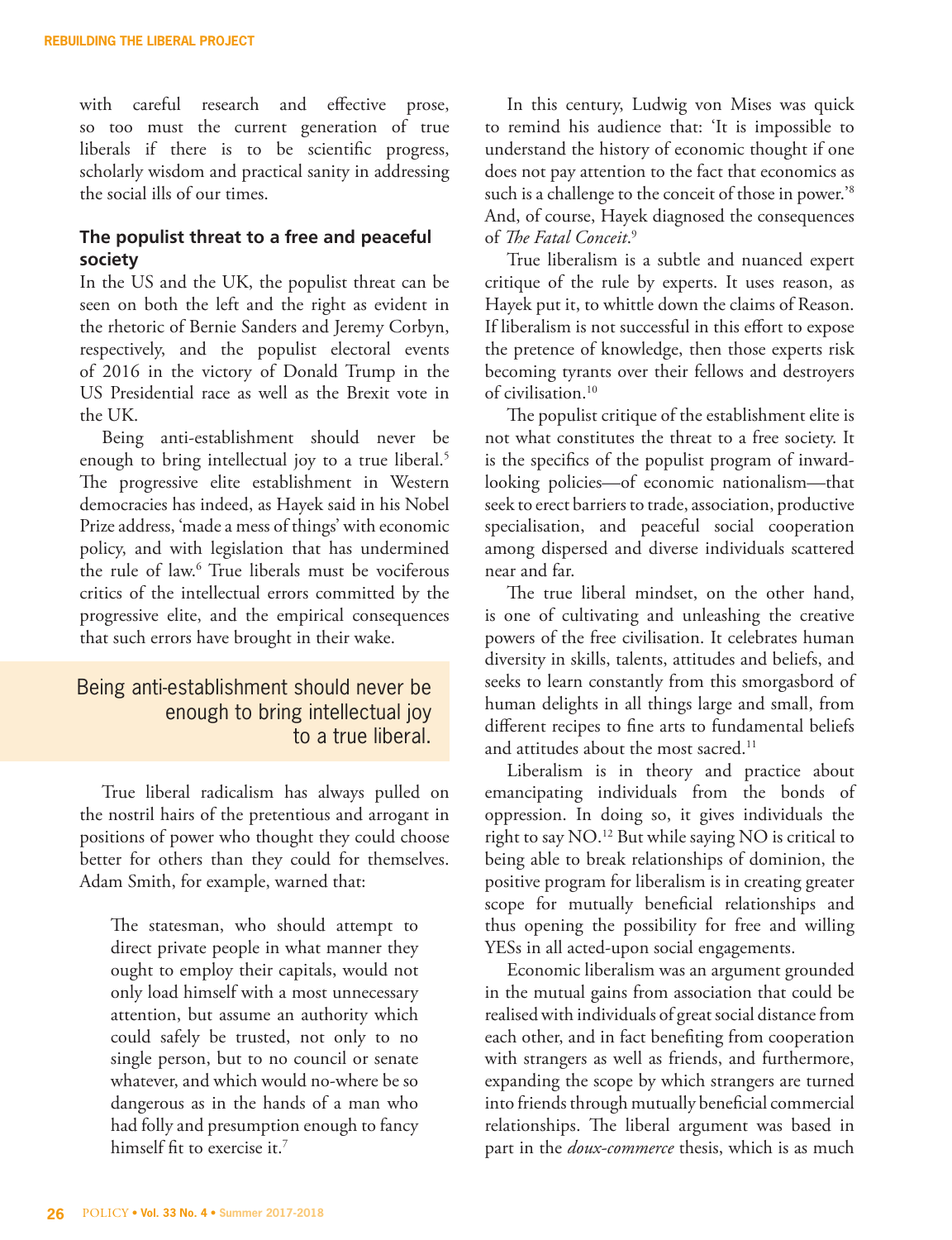about civility and respect as it is about efficiency and profit. $13$ 

The liberal acknowledges the right of others to hold parochial attitudes in their restricted sphere and the right to say NO to potential relationships of mutual cooperation, but true liberals also recognise that this can only be possible within a *framework* of cosmopolitan liberalism. Saying NO in that context entails a cost that must be paid by the individual or group turning inward. They will bear the cost of foregoing the mutual gains from exchange and thus the benefits of productive specialisation and peaceful social cooperation with others.

If, on the other hand, parochial attitudes grasp hold of the framework—which is what is currently at risk with this current populist threat—then those in power end up saying NO for the individual, and the creative powers of the free civilisation will be curtailed and the growth of knowledge and wealth will be equally stunted. Parochialism kills progress by forcing attention in-group, rather than allowing, let alone, enabling individuals in their quest to seek new ways to learn and benefit from others. Turning inward means turning away from pursuing productive specialisation and peaceful social cooperation in the global marketplace.

'The goal of the domestic policy of liberalism', the great economist and social theorist Ludwig von Mises wrote in *Liberalism* 

is the same as that of its foreign policy: peace. It aims at peaceful cooperation just as much between nations as within each nation. The starting point of liberal thought is the recognition of the value and importance of human cooperation, and the whole policy and program of liberalism is designed to serve the purpose of maintaining the existing state of mutual cooperation among the members of the human race and of extending it still further. The ultimate ideal envisioned by liberalism is the perfect cooperation of all mankind, taking place peacefully and without friction. Liberal thinking always has the whole of humanity in view and not just parts. It does not stop at limited

groups; it does not end at the border of the village, of the province, of the nation, or of the continent. Its thinking is cosmopolitan and ecumenical: it takes in all men and the whole world. Liberalism is, in this sense, humanism; and the liberal, a citizen of the world, a cosmopolite.<sup>14</sup>

True liberal radicalism has *nothing* in common with populist movements except a critique of the progressive elite establishment that has ruled the intellectual and policy world since WWII.

So how can there be any confusion on the relationship between liberalism and populism? True liberal radicalism has *nothing* in common with populist movements except a critique of the progressive elite establishment that has ruled the intellectual and policy world since WWII. This liberal critique of the progressive elite is grounded in sound economics and the grand and honourable tradition of political economy. It is not born in disillusionment and angry frustration.

#### **Liberalism is liberal**

There is a multiplicity of reasons why the liberal espouses virtues of openness, of acceptance, of above all else *toleration*. As Mises wrote in *Liberalism*, 'what impels liberalism to demand and accord toleration is not consideration for the content of the doctrine to be tolerated, but the knowledge that only tolerance can create and preserve the condition of social peace without which humanity must relapse into the barbarism and penury of centuries long past<sup>'.15</sup>

Of course, Mises also argued that liberalism must be intolerant of intolerance. Those who seek to express their convictions through violence and disturbance of peace must be rebuked. The answer, however, is to be found in the liberal principle of tolerance and the free flow of ideas and beliefs. If the liberal principle of toleration makes it impossible to coerce others into one's cause, it also makes it impossible for other causes to coerce you. Even zealots, Mises reasons, must concede this point.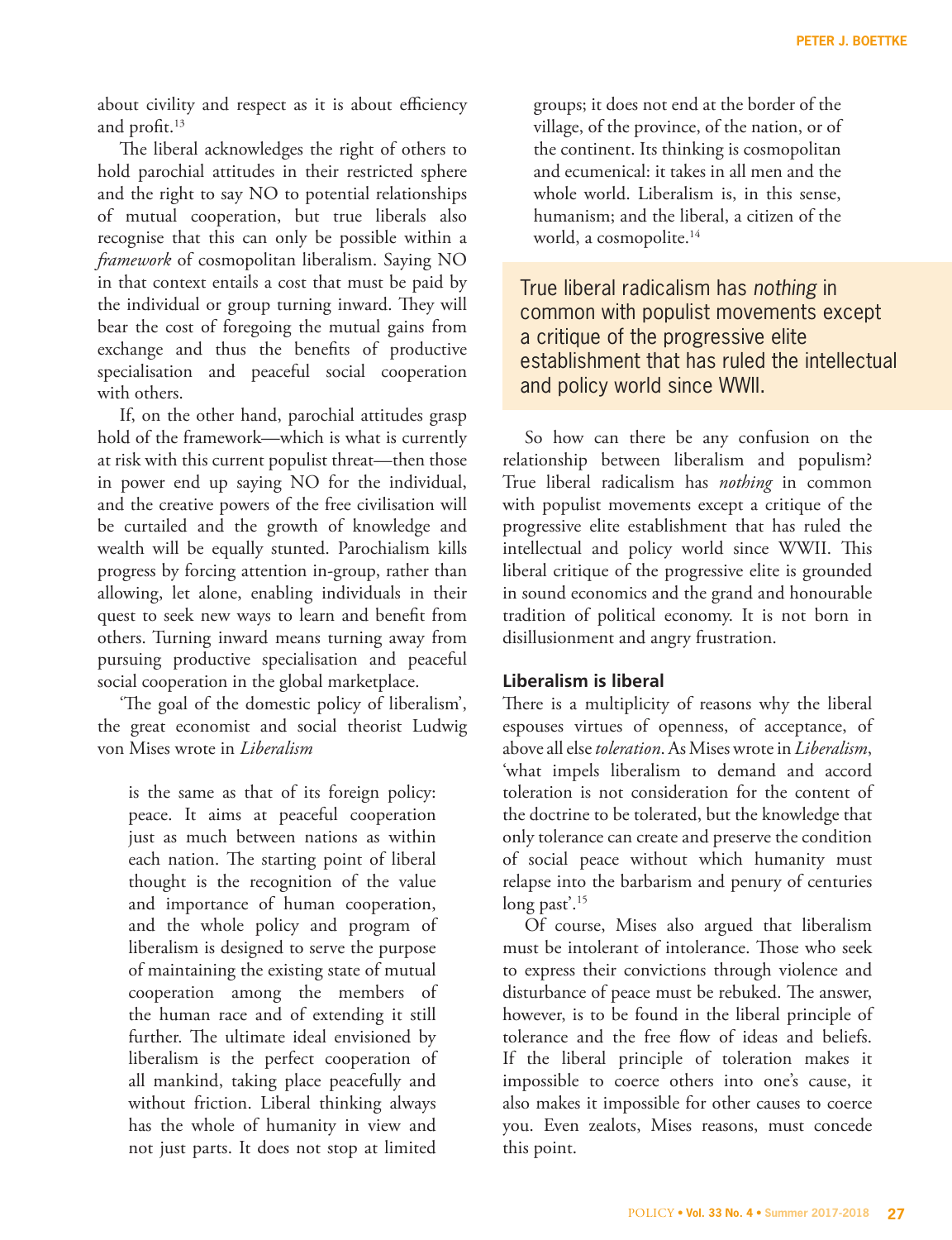Serious thinking by true liberal radicals must emphasise the *positive* aspects of human sociability, of cooperation with those of great social distance, and of the civilising aspects of commerce. The *doux-commerce* thesis from Voltaire, Montesquieu and Smith needs modern advocates in addition to scholars like Deirdre McCloskey<sup>16</sup> who will address the questions of globalisation, immigration, refugees, and the possibility for mutually beneficial exchange with those who think differently, worship differently and live differently than you, as well as the nuts and bolts issues that are tied up with worldwide commerce in monetary policy, fiscal policy and international law.

## The atomistic model of man—the caricature of neoclassical economics—has nothing to do with liberalism as understood by the classical political economist.

Our modern understanding of the technical economics, structural political economy and deeper moral philosophy of Adam Smith is so flawed that such a basic common concern of the Scottish philosophers—that of creating the institutional conditions for a civil and compassionate society is lost in the rendering. Hume's focus on private property, the transfer of property by consent, and the keeping of promises through contract are not rules that only benefit one segment of society at the expense of others, but instead form the general foundation for civil society and peaceful social cooperation.

Smith's analysis of the wealth of nations is not ultimately measured in trinkets and gluttonous acts of consumption, but by a rising standard of living that is shared by more and more of the general population. It is an empirical matter as to which set of institutions best achieves that task. But the concern with raising the living standards of the least advantaged in society is never far from view in any careful reading of liberal political economy from Adam Smith to Vernon Smith. The atomistic model of man—the caricature of neoclassical economics—has nothing to do with liberalism as understood by the classical political economist or the modern descendants of the mainline of political and economic thought.

Classical liberal political economists treat the individual not as atomistic, but as embedded within social settings—in families, in communities, in history. Yes there is both the self-interest postulate and the invisible-hand theorem, but these are not understood as the conventional critic wants to present them. The mainline of economic thought from Smith to Hayek has a rational choice analytical structure to the questions of the logic of choice, but it is rational choice for mortals, not robots. And there are invisible hand processes discussed throughout the various works, but they depend on an institutional context to provide the filter processes which dictate the equilibrating tendencies exhibited. In short, the mainline of political economy from Smith to Hayek is one that does rational choice as if the choosers are human, and institutional analysis as if history mattered. No atomistic, ego-centric, prudence only analysis is to be found in this work properly read.<sup>17</sup>

Furthermore, this mainline of political economy approach, while rejecting the moral claims to resource egalitarianism, is firmly grounded in analytical egalitarianism. Anyone who challenges the analytical egalitarian perspective is subject to scorn by Smith—for example, his proposition that the only difference between the philosopher and the street porter is in the eyes of the philosopher, or his warning cited earlier about the statesman who attempts to out-guess the market would not only assume a level of responsibility he is incapable of judiciously exercising, but also would be nowhere as dangerous as in the hands of a man who thought himself up to the task.

Hume and Smith presented a structural argument in political economy intended to discover a set of institutions where bad men could do least harm if they were to assume positions of power. As Hume put it, when we design institutions of governance we must presume that all men are knaves. And in a move that anticipated the modern political economy of both Hayek and Buchanan, Smith basically argued that our knavish behaviour manifests itself in either arrogance or opportunism.

The emphasis so far has been on the restraints that classical liberals hoped to establish on the abuse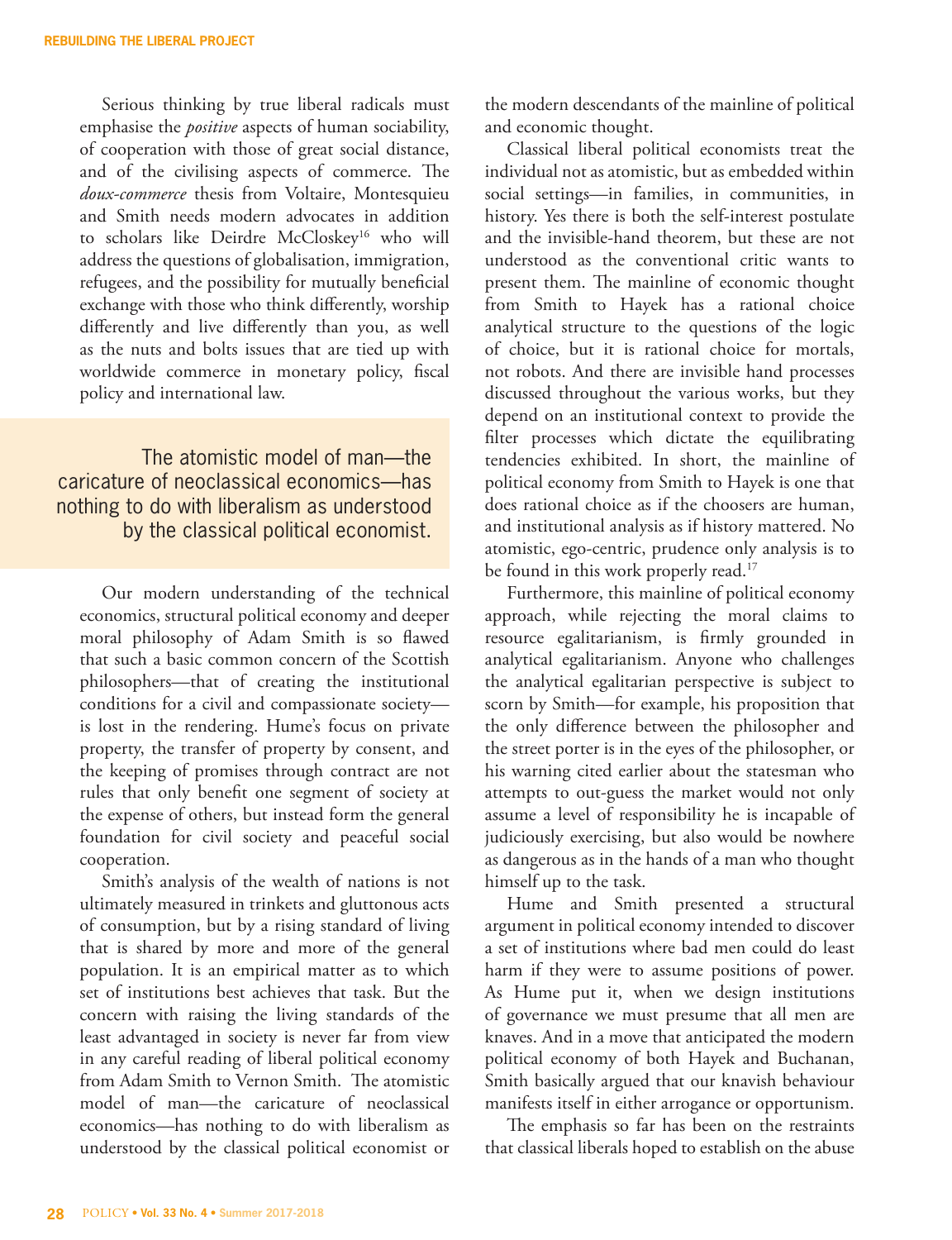of power by political elites. However, it is just as important to stress the emancipatory aspect of the doctrine as well.

As Hayek writes in his essay 'Individualism: True and False',18 Smith and other classical liberal political economists were concerned 'not so much with what man might occasionally achieve when he was at his best but that he should have as little opportunity as possible to do harm when he was at his worst.' Hayek continues:

It would scarcely be too much to claim that the main merit of the individualism which he and his contemporaries advocated is that it is a system under which bad men can do least harm. It is a social system which does not depend for its functioning on our finding good men for running it, or on all men becoming better than they now are, but which makes use of men in all their given variety and complexity, sometimes good and sometimes bad, sometimes intelligent and more often stupid.

And he concludes, 'Their aim was a system under which it should be possible to grant freedom to all, instead of restricting it, as their French contemporaries wished, to "the good and the wise"'.

The liberal vision throughout its history has sought to find a set of institutions that would produce a society of free and responsible individuals, who have the opportunity to participate and prosper in a market economy based on profit and loss, and who live in, and are activity engaged in, caring communities.<sup>19</sup>

This ultimately is an empirical question. Empirical questions cannot be answered philosophically, but only through careful and thorough scholarship. Compassionate concern for the least advantaged must always be disciplined by analysis of how the institutional environment within which we live together structures the incentives people face in making decisions, and mobilises the dispersed information throughout the social system that must be utilised in making decisions and learning from social interaction.

Liberalism constitutes an invitation to inquiry into the rules of governance that enable us, as fallible

but capable human beings, to live better together; to realise the gains from social cooperation under the division of labour. True liberal radicalism exalts liberal virtues, and those liberal virtues undergird the institutions of liberal political economy.

### **Populist critique of the Establishment**

The rise of populist critique of the status quo in our time has multiple reasons—some in deep-rooted cultural frustration and disillusionment with the American dream, others in frustration with policy choices that have made the perception of their lives less prosperous and less secure. To address a problem requires the admission of a problem. Pointing out that these perceptions might not be the reality while important facts to get right—is perhaps not the most productive response. If problems exist, we should look for the institutional reasons. Institutional problems demand institutional solutions, and liberal political economy has institutional solutions to offer.

The problem with the establishment elite in the democratic West is that the answer to social ills has been more government programs run by a trained policy elite largely immune from democratic feedback.

The problem with the establishment elite in the democratic West is that the answer to social ills for over a century has been more government programs, and specially more government programs run by a trained policy elite who were largely immune from democratic feedback from the very populations these programs were designed to assist.

Vincent Ostrom in *The Intellectual Crisis of American Public Administration* (1973)20 detailed the transformation from democratic administration to bureaucratic administration during the Progressive Era. With this basic philosophical shift also came an institutional shift as not only did the Progressive Era see the rise of the regulatory state, but also the rise of the administrative state, and in particular independent regulatory agencies with trained experts at the helm.

More recently, David Levy and Sandra Peart argue that this demand for, and more importantly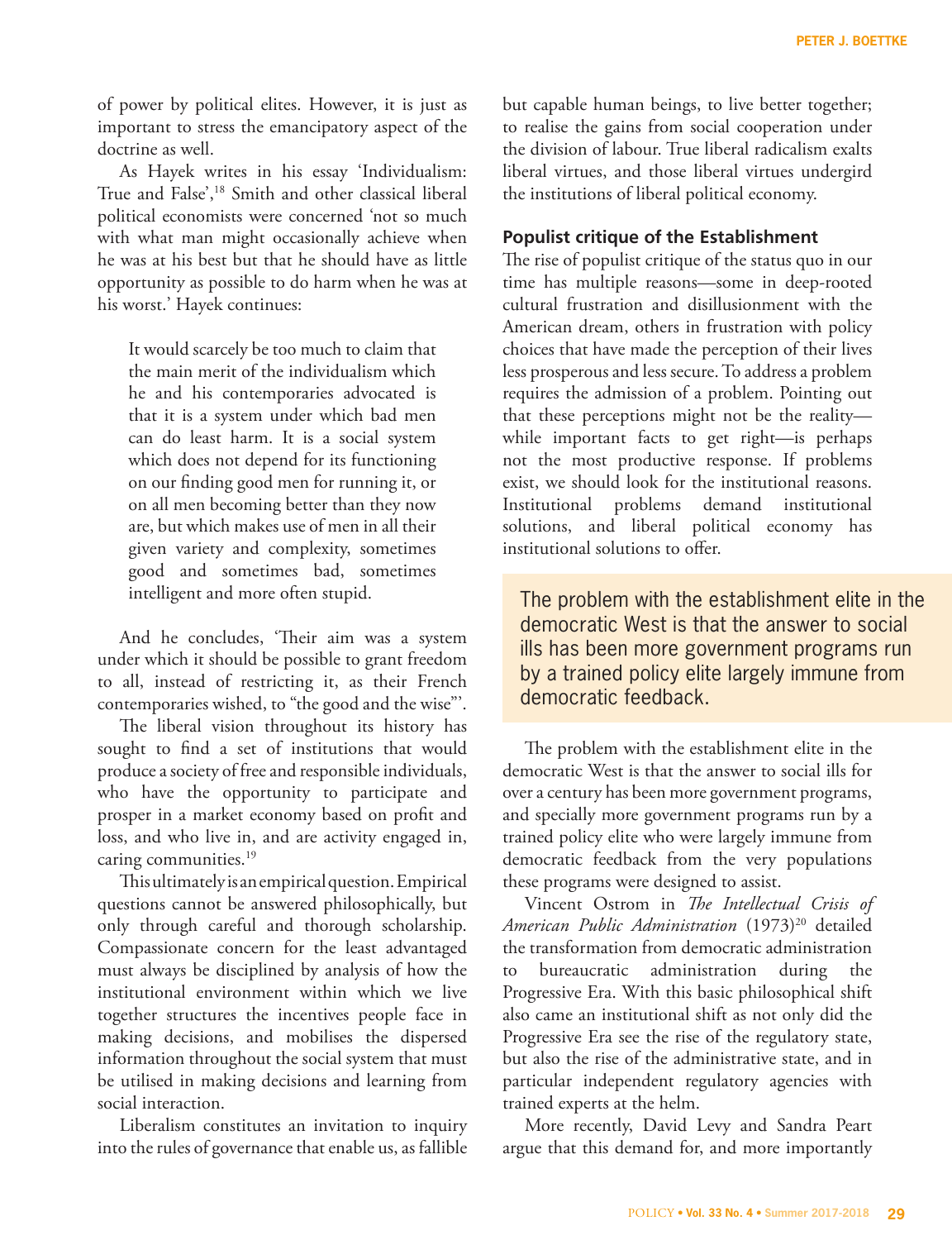claim to, expert rule resulted in an argument for the *Escape from Democracy* (2017).<sup>21</sup> The consequences, as Hayek identified in his Nobel address and discussed earlier in this essay, were significant for the self-understanding of political economy, and the practical affairs of public policy and economic performance.

Unfortunately, the critique of the liberal order that the progressives peddled to justify the shift from democratic administration to bureaucratic administration was treated by intellectuals as separate and as such to be acceptable even if the proposed solution of expert rule was disappointing. The capitalist system was responsible for instability through industrial fluctuations, inefficiency through monopoly and other market failures, and injustice through income inequality and unfair advantages due to the accumulation of wealth.

## This growth of government leads to the erosion of a contract-based society and to the rise of a connection-based society, entailing the entanglement of government, business and society.

So today we find ourselves in a strange position where the populists are critiquing expert rule, but believe what the experts told them were the problems that plagued society and resulted in their disillusionment with the promise of progress.

The populist rhetoric argues that industrial workers are displaced by machines and lower cost foreign labour whether through firms relocating overseas or immigrants competing with them in the domestic labour market. And not only do these immigrants cut into their standard of living; a subset of them, we are told, are criminals and terrorists who threaten their very safety and the safety of those they love.

The populist rhetoric argues that the middle class and working class population have been made to suffer through the irrational speculation of the investment bankers, which destroyed the livelihood, homes and communities of ordinary citizens. The world as we know it, they are told from various corners, is one of a privileged few, where monopoly power dictates the prices they have to

pay and monopsony power limits the wages they can reasonably expect from the market.

In populist economic nationalism—of both left and right—only government intervention can serve as the necessary corrective. We must restrict the free flow of capital and labour, we must counter monopoly power, and forcibly raise wages. Yet the populist criticises the establishment elite in public policy while advocating an increased role of the government and its agencies to counter the social ills of instability, inefficiency and inequality.

There is a fundamental contradiction in the populist critique of the establishment, both left and right, which is that government is failing them, but it is failing as it grows larger in scale and scope of activities. Yet precisely because it is failing, it must grow in scale and scope to address the failure.

Governments everywhere in the democratic West have grown bloated, and have deviated significantly from any constitutional principles of restraint. The progressive elite's critique of capitalism was grounded in a fear of the unhampered predatory capability of powerful private actors, but to curb private predation they enlisted a powerful centralised public authority. In doing so, they enabled the possibility of wide-scale public predation. But while it may be acknowledged at different times that the social ills that plague society manifest in public debt and inflation, they are tied less to over-regulation, over-criminalisation, over-militarisation and so on, which are other manifestations of an ever-expanding scale and scope of governmental authority in the lives of citizens throughout the democratic world.

The truth is that the social ills that are faced throughout the world can be traced to this growth of government, which leads to the erosion of a contractbased society and to the rise of a connection-based society, entailing the entanglement of government, business and society.

We have policies that don't promote competition, but instead protect privileged individuals and groups from the pressures of competition. We have financial institutions that have been able to privatise their profits while socialising their losses. We have governments (and their service agents) at the local to the federal level that face extremely soft budget constraints in fiscal decisions precisely because the monetary system imposes weak to non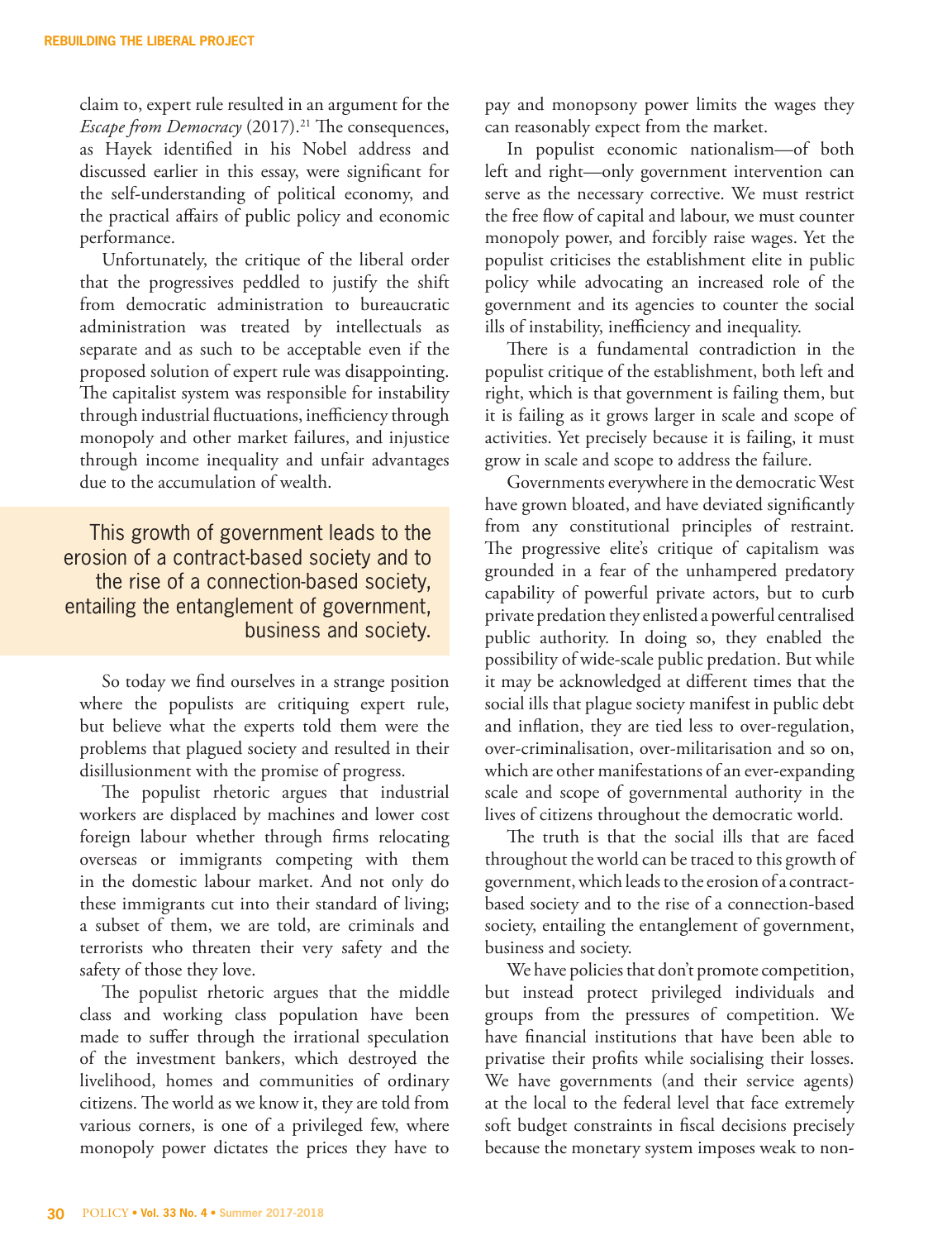existent constraints. Government over-reaches and over-steps everywhere and in everything so that pockets of liberalism provide growing freedom on some margins while 'the road to serfdom' is literally being manifested on other margins—such as mass incarceration in the US and the biases evident in the criminal justice system. Again, government fails because it grows, and it grows because it fails.

The reconstruction of the liberal project must begin with a recognition of these problems. Under the influence of the progressive elite, democratic countries have asked too much of government and in the process crowded out civil society and constrained the market society.

An answer is to be found in mechanisms to once more restrain the predatory capabilities of the public sector and unleash the creative entrepreneurship of the private sector. In the debate, this can be accomplished to some degree by convincing those in the progressive elite as well as those on the populist left and right that to engage in rigorous comparative institutional analysis we must recognise that we are dealing not only with erring entrepreneurs but also with bumbling bureaucrats. The main institutional differences are that erring entrepreneurs pay a price for their failures, and they either adjust in response or some other entrepreneur will enter to make the right decision.

There is no direct analogue with respect to the bumbling bureaucrat. Public sector activity seemingly just repeats the same errors over and over again, yet with expectation of different results. Not much learning going on in that, at least not much learning if the ultimate goal of ameliorating or eradicating the social ill targeted is to be achieved. This is most evident in military affairs, but also in other 'war' metaphors deployed from the 'War on Poverty' to the 'War on Drugs' to the 'War on Terror'. It truly is the case that 'War is the Health of the State', but these 'Wars' are definitely not a reflection of true liberal radicalism.<sup>22</sup> Militarism, even in metaphor, is at odds with liberalism.

#### **Cosmopolitanism as an answer**

My answers to our current challenges are simple. Let's begin at the beginning—which for the liberal is basic human equality. We are one another's equals. There should be no confusion on this point. And if you are advocate of liberalism and you find yourself 'standing' (metaphorically or literally) alongside anyone asserting the superiority of one group over another you should know you are in the wrong crowd and you need to move in opposition quickly to leave no doubt in their or others' minds.

Liberalism is liberal. It is an emancipation philosophy, and a joyous celebration of the creative energy of diverse people near and far. The liberal order is about a framework of rules that cultivates that creativity and encourages the mutually beneficial interaction with others of great social distance—overcoming such issues as language, ethnicity, race, religion and geography.

We are fallible but capable human choosers, and we exist and interact with each other in a very imperfect world. No one of us, let alone any group of us, has access to the truth from the Almighty Above, yet we are entrusted to find rules that will enable us to live better together than we ever would in isolation. We bump into each other and we bargain with one another to try to ease the pain of bumping or to avoid bumping in the future.<sup>23</sup> But we must recognise that despite our basic human equality, we argue and we don't naturally agree with one another about how we are to live our lives.

Liberalism is liberal. It is an emancipation philosophy, and a joyous celebration of the creative energy of diverse people near and far.

So in our bumping and bargaining with one another, it is critical to keep in mind that we will soon face severe limits on what we can agree on. $^{24}$ In particular, we have little hope of coming to an agreement among dispersed and diverse individuals and groups over a scale of values, of ultimate ends that we *should* pursue. As Hayek put it in *The Road to Serfdom*: 'The essential point for us is that no such complete ethical code exists. The attempt to direct all economic activity according to a single plan would raise innumerable questions to which the answer could be provided only by a moral rule, but to which existing morals have no answer and where there exists no agreed view on what ought to be done.' 25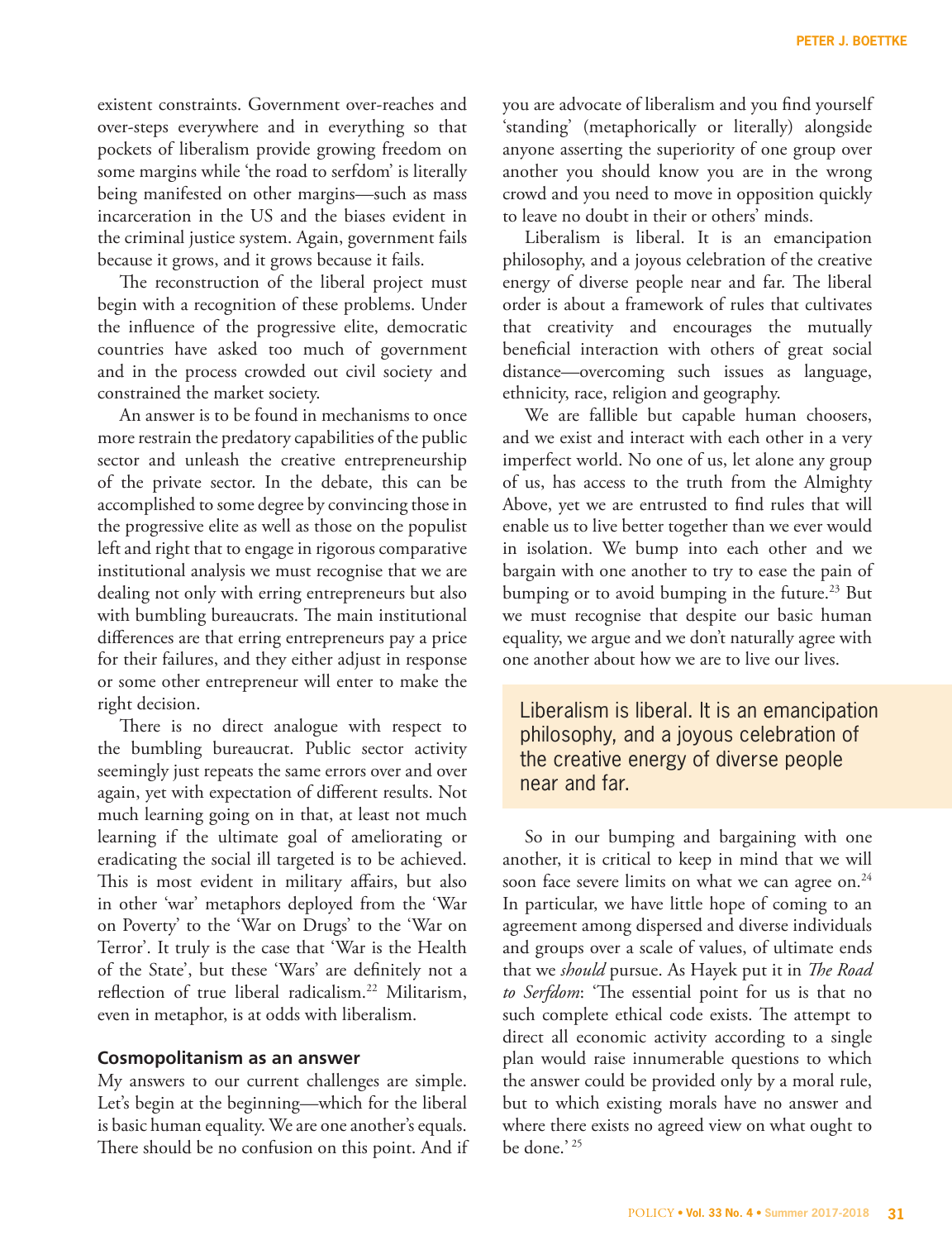So if we rule out as impossible an all-inclusive scale of values on which we can agree, rather than seeking agreement on the ends to be pursued, our discussion will be limited to a discussion of the *means* by which a diversity of ends can be pursued within society. We can, in essence, agree to disagree on ultimate ends, but agree about the way we can acceptably engage with one another in disagreement. We are, after all, one another's equals, and each of us must be accorded dignity and respect as capable architects of our own lives. The liberal virtues of respect, honesty, openness and toleration all entail a commitment to a way of relating to one another, not necessarily a commitment to agreement with one another about sacred beliefs or lifestyle choices, or what commodities we desire, or what occupation we want to pursue.

True liberal radicalism is about the *framework*  within which we interact. The most critical aspect of a viable framework for liberal society is that it can balance contestation at all levels of governance with the necessity of organising collective action so as to address troubling issues that cannot be adequately addressed through individual action.<sup>26</sup>

## True liberal radicalism is about the *framework* within which we interact.

Let me unpack that sentence. The first task in thinking through a viable framework is to determine what problems demand collective action, and what problems can be addressed by alternative forms of decision making. One of the great insights of Buchanan's theory of public finance was that *any theory* of public finance—whether classical liberal, progressive elite, or socialist planner—had to posit a basic political philosophy for no other reason than public finance is premised on some answer to the question of the appropriate scale and, more importantly, scope of governmental action.

Questions of the scale of government are not invariant with respect to questions of scope. As Keynes once remarked, you cannot make a fat man skinny by tightening his belt. Scope is about the range of responsibilities of government, scale is about the size of the governmental unit. The

growth of government discussed earlier is primarily targeted at scope, but that in turn is reflected in scale. This expansion of scale and scope has pushed politics in the democratic West beyond the limits of agreement, and that explains both the dysfunctions and the disillusionment.

Questions of scope are philosophical as well as practical. But though philosophical, there is an institutional component due to the very fact that even wishful thinking must be operationalised in practice, and that requires institutions and organisations. The delineated scope of authority for the different units of government should match the externality the collective action is intended to address. To put this in the most commonsense way, we don't need the federal government to decide how to collect our garbage, and we probably shouldn't expect the local mayor to design a defence system against a nuclear attack.

Assuming we have solved these two structural problems of government—general rules to which we agree on how we relate to one another in our interactions as neighbours, and the delineated scope of responsibility and authority between local, state and federal governments—we still have the problem of learning how to match citizen demand, expressions of voter preferences, and governmental policies and services. We have to postulate some *mechanism* for learning within the liberal order of politics that corresponds to the process that was identified within the marketplace. How do we get a sort of *learning liberalism* within this general structure?

In the marketplace, learning is guided by prices and disciplined by profit and loss accounting, but it is fuelled by the rivalrous competitive process where one can be sure that if A doesn't adjust their behaviour to learn from previous missed opportunity to realise the gains from trade or to realise the gains from innovation, then B will gladly step in to take their place. Can we get such contestation in the political process? It's not just a matter of contested elections, but contestation throughout the governmental process of service production and distribution. We cannot answer these questions without addressing the supply and demand of public goods, and thus the political process within democratic society.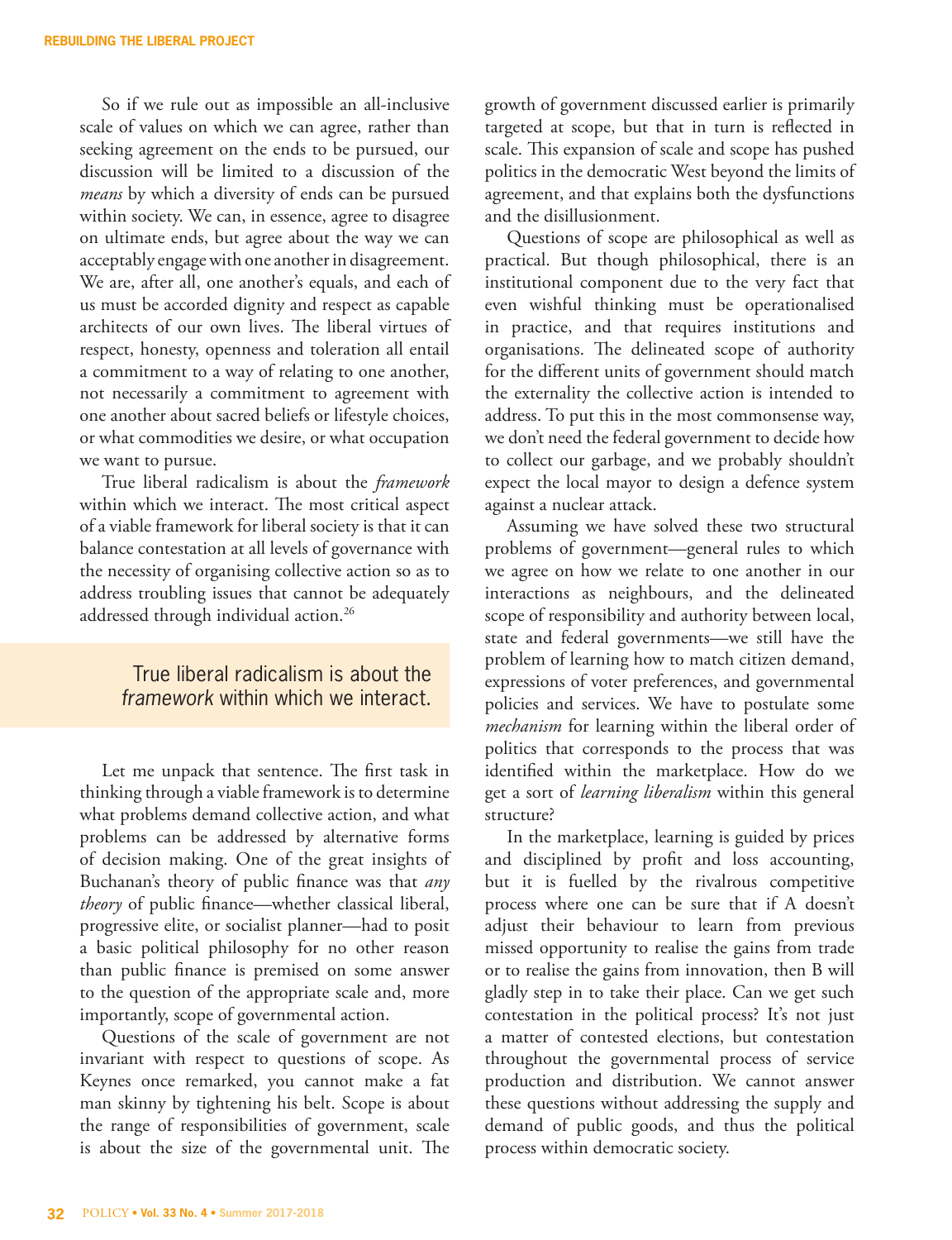The frustrations with the establishment elite are as deep-seated for the true liberal radical as they are for the populist on the left or right. The status quo is neither desirable nor sustainable. The diagnosis of the reasons why the establishment elite has failed differ between the liberal and the populist, but the critique of expert rule is an area of overlap.

The liberal project has a history that stretches back centuries, and the true radical liberal has always been frustrated. Constitutional constraints bend when they are meant to pinch, especially in times of war. Delineated authority and responsibility is violated all the time, and not always due to the unwarranted interference of the federal into the affairs of the local, but in response to the state elected official strategically interacting with duly elected officials from other states to form a political cartel to benefit local interest groups at the expense of the general population.

Hayek asked his audience in 1949 to allow themselves to be Utopian, and I think that is correct. We need to envision a liberal system that respects the general rules of engagement, but structures an intense and constant competition between governmental units. Bruno Frey  $(2001)^{27}$ presented a vision of government without territorial monopoly. His idea of overlapping competing jurisdictions may be one such idea of how to cultivate a learning liberalism. Work by Edward Stringham (2015)<sup>28</sup> provides another vision, and Peter Leeson  $(2014)^{29}$  yet another.

What is common among all of these writers is that they offer arguments and evidence related to the operation of institutions and in particular the processes by which self-governance performs not only better than you think, but in many instances better than any reasonable approximation for how traditional government would perform in the circumstances described.

Hayek throughout his career proposed a series of institutional suggestions to bind monetary authority from engaging in the manipulation of money and credit, only to be met with frustration as his suggested method proved ineffective against the governmental habit. Perhaps then in the supply and demand of governmental goods and services, the governmental habit as well is a source of instability, inefficiency and injustice, and thus frustration. If so, the reconstruction of the liberal project in the 21st century may need to turn to utopian visions as laid out by the writers mentioned above.

A humane liberalism, as well as a robust and resilient liberalism, may find its ability to be operationalised in an institutional structure of overlapping competing jurisdictions, and in a public discourse that respects the limits of agreement on ultimate values but insists on a general framework that exhibits neither discrimination nor dominion.

Liberalism is liberal. But to realise liberalism it has to be institutionalised. That means a general structure of government has to be at the forefront of the conversation.

#### **Conclusion**

Liberalism is liberal. But to realise liberalism it has to be institutionalised. That means a general structure of government has to be at the forefront of the conversation. And that conversation is aided by the consequentialist reasoning of the discipline of political economy. What we have learned from this discipline is that there are great gains from pursuing productive specialisation and peaceful cooperation among dispersed and diverse individuals. The greater the social distance the more benefits we can realise in exchange, but also the more difficult to realise that exchange given transportation costs, communication costs and cross-cultural costs.

In short, transaction costs were high, so the great expansion of wealth in the modern world was due to institutional changes that lowered transaction costs and made possible the development of exchange relations with distant others (distant due to social factors or geographic reasons). Liberalism was one of the main vehicles that made that lowering of the costs of exchange a reality. Its doctrines celebrated trade, gave individuals decision rights over resources, freed individuals from the bonds of serfdom, and separated science from religious dogma. It was a slow and onerous process, and liberalism certainly wasn't consistently applied. But the spread of these ideas resulted in the unleashing of the creative powers of people across the globe.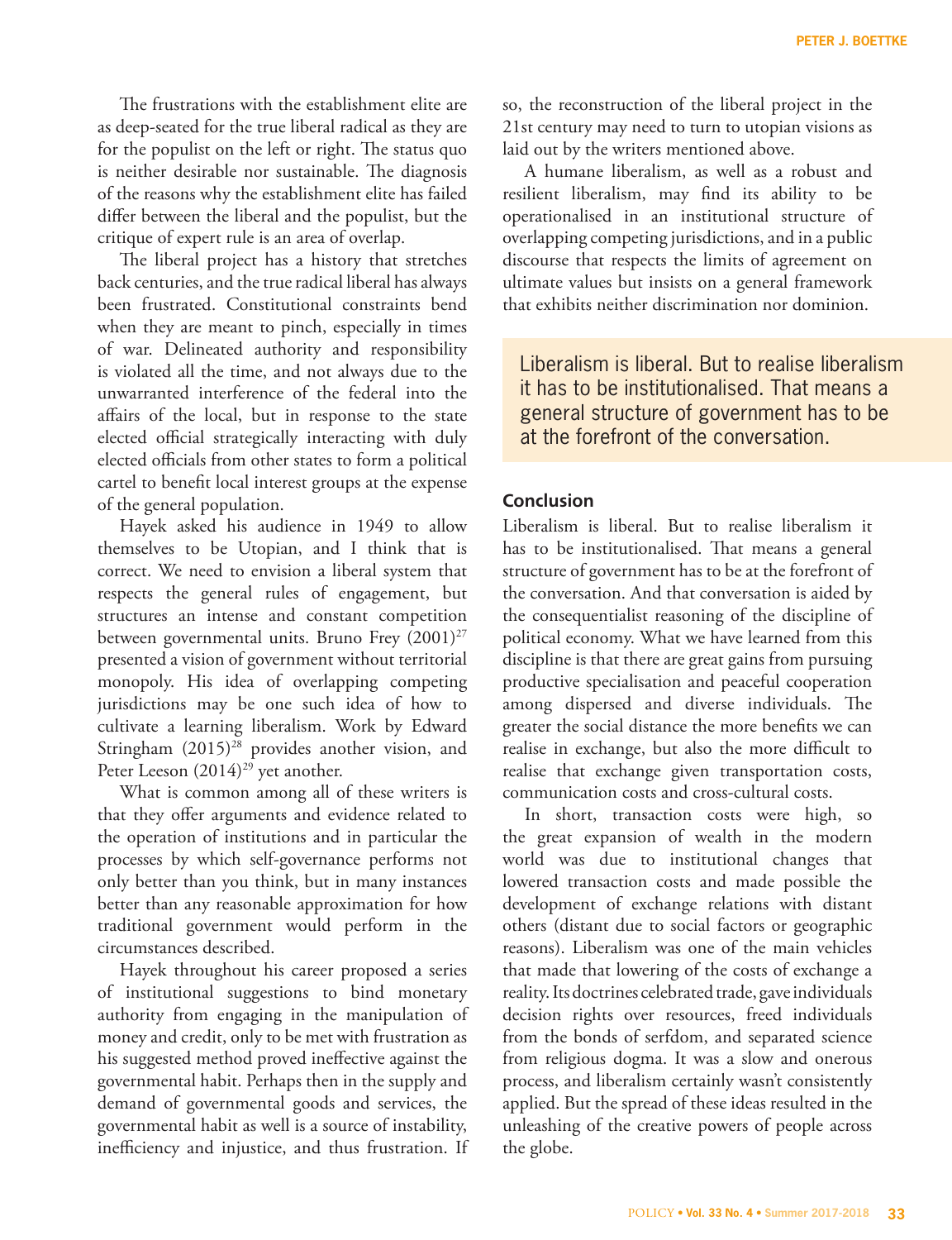Despite the obvious frustrations with the establishment elite, it is a simple fact that 2016 was the first year in recorded human history when less than 10% of the world's population were living in extreme poverty. This was realised in spite of the establishment elite's policies, and instead was due to the power of economic liberalism even when restricted and constrained. Smithian trade and Schumpeterian innovation simply offset and pushed ahead of the obstructions of government stupidity.<sup>30</sup> As Joel Mokyr likes to point out,<sup>31</sup> there are tail winds and head winds, and as long as the tail winds are stronger than the head winds, progress is inevitable. Liberalism provides those tail winds.

## Populism is illiberal. It is discriminatory, and it seeks not to limit power but to put different people in power.

The challenge for liberalism in the 21st century is the same as in the past—there will be conservative forces that provide the head winds. These conservative forces come in the form of the entrenched interests of the status quo establishment elite, and the populist movements on the left and the right who, while criticising the establishment, demand simply more of the same policies just in greater proportion—more government intervention, more regulation of industry, more restrictions on the movement of people, more restrictions on the flow of capital, and so on.

There can be no alliance between the liberal and the populist precisely because populism is illiberal. It is discriminatory, and it seeks not to limit power but to put different people in power. The natural ally of populism is planning and militarism.

It has fallen on the current generation of true radical liberals to stand up against the threats to basic human equality, to stand up against intolerance, to fear, to meddlesomeness. We must embrace Hayek's challenge and explore the philosophical foundations of a free society with a renewed excitement and invitation to inquiry. And we must, above all else, insist that liberalism is liberal in thought, in word and in deed.

#### **Endnotes**

- 1 F. A. Hayek, 'The Intellectuals and Socialism', *The University of Chicago Law Review* 16:3 (1949), 433.
- 2 It is important to note that true liberalism differs greatly from the rhetoric of 'litmus test' libertarianism, which is particularly unhelpful for thinking about what rules of social interaction enable us to live better together than we ever could in isolation. For a critique of what I call the error of 'litmus test' libertarianism, see Peter J. Boettke, 'True Liberalism is About Human Compassion' (Foundation for Economic Education, 10 November 2017), [https://fee.org/](https://fee.org/articles/true-liberalism-is-about-human-compassion/) [articles/true-liberalism-is-about-human-compassion/](https://fee.org/articles/true-liberalism-is-about-human-compassion/)
- 3 See appendix in F. A. Hayek, *Law, Legislation and Liberty*, vol. 3 (Chicago, IL: University of Chicago Press, 1979).
- See James Buchanan's address to the Mont Pelerin Society on 'The Soul of Classical Liberalism'. These calls are not for a change in human nature, but for a cultivation of an understanding and appreciation of how a change in the rules that govern social intercourse can channel our behaviour into productive and peaceful interactions. J. Buchanan, 'The Soul of Classical Liberalism', *The Independent Review*  5:1 (2000), 111-119.
- 5 The anti-globalisation movement of the 2000s and the Occupy Wall Street protests in the wake of the global financial crisis of 2008 reflect the populist left, while the rise of the paleo-conservatives, paleo-libertarians, economic nationalist segments of the Alt Right movement represent the populist right. I am leaving out of the discussion the odious racial politics that is also intermingled here in the populist discussions of the US and in Europe concerning immigration, refugees and public policy.
- 6 See F.A. Hayek, 'The Pretence of Knowledge'*, American Economic* Review 79:6 ([1974] 1989), 362.
- 7 Adam Smith, *An Inquiry into the Nature and Causes of the Wealth of Nations* (London: George Routledge and Sons, 1776), 478.
- 8 L.M. Mises, *Human Action* (Auburn, AL: The Ludwig von Mises Institute, [1949] 1998), 67.
- 9 F.A. Hayek, *The Fatal Conceit: The Errors of Socialism,* The Collected Works of F. A. Hayek, edited by W. W. Bartley, III (Chicago, IL: University of Chicago Press, 1988).
- 10 Hayek, 'The Pretence of Knowledge', 7.
- 11 I still find one of the most persuasive statements of the underlying attitudes of a liberal society to be Steve Macedo's *Liberal Virtues* (1990), and of the institutional infrastructure that might follow to be Chandran Kukathus, *The Liberal Archipelago* (2003). The cultivating of mutual respect and dignity accorded to each that a liberal order must entail does, as my colleague Tyler Cowen argued in *Creative Destruction* (2002), turn on the homogeneity of some beliefs at the rules level of analysis while the celebration of heterogeneity at the within rules level. It is a question ultimately of the relevant margins that enable the operationalisability of cosmopolitan liberalism. S. Macedo, *Liberal Virtues: Citizenship, Virtue and Community in Liberal Constitutionalism* (Oxford: Oxford University Press, 1990); C. Kukathas, *The Liberal Archipelago: A Theory of Diversity and Freedom* (Oxford: Oxford University Press,